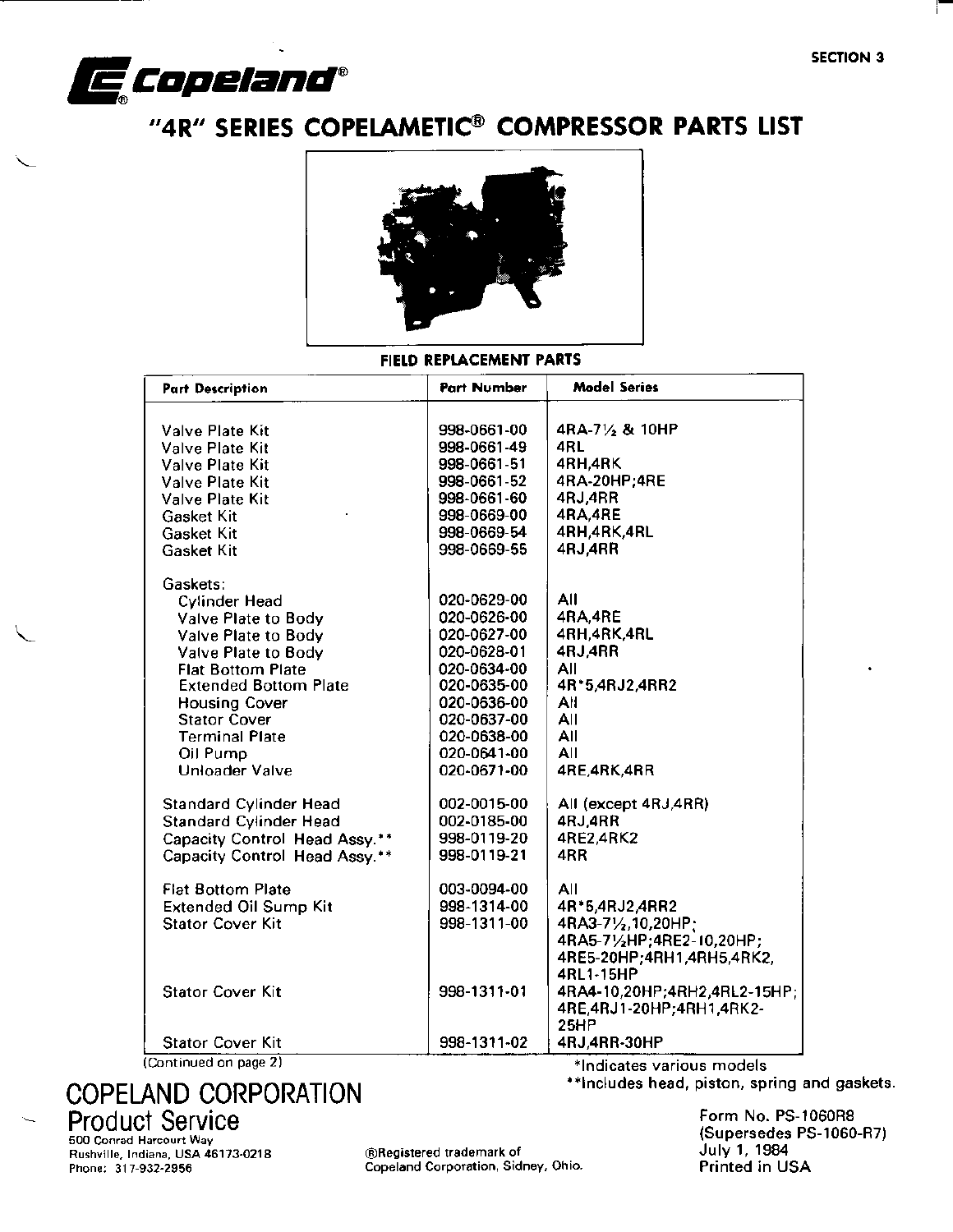#### FIELD REPLACEMENT PARTS

| <b>Part Description</b>        | <b>Part Number</b> | <b>Model Series</b>         |
|--------------------------------|--------------------|-----------------------------|
| <b>Sight Glass Kit</b>         | 998-0002-02        | All                         |
| Oil Screen Kit                 | 998-0513-00        | All                         |
| <b>Oil Check Valve</b>         | 998-0510-00        | All                         |
| Crankcase Vent. Valve          | 510-0003-00        | All                         |
| <b>Relief Valve</b>            | 998-0051-00        | 4RH,4RJ,4RK,4RL,4RR         |
| Oil Pump Kit                   | 998-0008-03        | All                         |
| Oil Pressure Control           | 085-0062-00        | All                         |
| Oil Control Bracket            | 998-0700-01        | All (except 4RL)            |
| <b>Oil Control Bracket</b>     | 998-0700-07        | 4RL                         |
| <b>Suction Strainer Screen</b> | 548-0116-00        | All                         |
| <b>Terminal Box</b>            | 062-0132-01        | All                         |
| <b>Terminal Box Cover</b>      | 005-0345-00        | All                         |
| <b>Terminal Board</b>          | 580-0054-00        | ΑIΙ                         |
| Terminal Plate, Stud &         |                    |                             |
| Insulator Assy:                |                    |                             |
| Motor Type                     |                    |                             |
| TSK.                           | 521-0142-00        | All                         |
| FSD,FSM,FSR,FSY                | 521-0140-00        | All                         |
| <b>TSE</b>                     | 521-0140-00        | 20,25,30HP                  |
| <b>TSE</b>                     | 521-0143-00        | 71/ <sub>2</sub> , 10, 15HP |
| ESL,ESM,ESY,ESX                | 521-0141-00        | All                         |

## **MODULES**

Robertshaw has developed a solid state module compatible with the T.I. sensors. The Robertshaw MP50 module is<br>dimensionally and functionally identical to the T.I. 15AA<br>module and will be used as an alternate to the T.I. 15AA module.

| Module<br>Voltage | Vendor No.                                       |             | Replacement<br>Kit No. |
|-------------------|--------------------------------------------------|-------------|------------------------|
|                   | All Models Manufactured After September 1981     |             |                        |
| 120               | 3AA7-2*                                          | 071-0376-02 | 998-0424-01            |
|                   | 15AA1600B*                                       | 071-0424-01 | 998-0424-01            |
|                   | MP50-1001**                                      | 071-0441-01 | 998-0424-01            |
| 240               | $3AA4-2*$                                        | 071-0376-01 | 998-0424-00            |
|                   | 15AA1600C*                                       | 071-0424-00 | 998-0424-00            |
|                   | MP50-1201**                                      | 071-0441-00 | 998-0424-00            |
|                   | 25 HP Manufactured Before September 1981         |             |                        |
| Caution: .        | Replacement Kit 998-0424-00/01 cannot be used to |             |                        |
|                   | replace MP13, MP23 and MP33 modules.             |             |                        |
| 120               | MP13-1018**                                      | 071-0388-01 | 998-0071-01            |
|                   | MP23-1004**                                      | 071-0398-01 | 998-0071-01            |
|                   | MP33-1013**                                      | 071-0444-01 | 998-0071-01            |
| 240               | MP13-1019**                                      | 071-0388-00 | 998-0071-00            |
|                   | MP23-1003**                                      | 071-0398-00 | 998-0071-00            |
|                   | MP33-1214**                                      | 071-0444-00 | 998-0071-00            |
|                   |                                                  |             |                        |

\*Texas Instrument

\*\*Robertshaw

#### **CRANKCASE HEATERS**

| Volts                                                                 | Part Number                                                           |  |  |
|-----------------------------------------------------------------------|-----------------------------------------------------------------------|--|--|
|                                                                       | External Clamp on Type *(65 Watt)<br>(Model with Flat bottom-plate)   |  |  |
| 120<br>240<br>600                                                     | 018-0007-05<br>018-0007-06<br>018-0007-08                             |  |  |
|                                                                       | External Clamp on Type '(100 Watt)<br>(Models with Flat bottom-plate) |  |  |
| 120<br>240<br>600                                                     | 018-0007-12<br>018-0007-11<br>018-0007-14                             |  |  |
|                                                                       | Internal Immersion Type (100 Watt)<br>(Models with Flat bottom-plate) |  |  |
| 120<br>240<br>480<br>600                                              | 518-0002-03<br>518-0002-02<br>518-0002-01<br>518-0002-00              |  |  |
| External Cartridge Type (200 Watt)<br>(Models with extended oil sump) |                                                                       |  |  |
| 120<br>240                                                            | 518-0003-00<br>518-0003-01                                            |  |  |

\* Each heater requires 2 mounting clips 032-0091-00. (order separately)

#### TIME DELAY RELAYS

| PART<br><b>NUMBER</b> | <b>VOLTS</b> | <b>TIME</b><br><b>DELAY</b> |  |
|-----------------------|--------------|-----------------------------|--|
| 998-0109-00           | 230          | 1 sec. $\pm$ .10            |  |
| 998-0109-01           | 115          | 1 sec. $\pm$ .10            |  |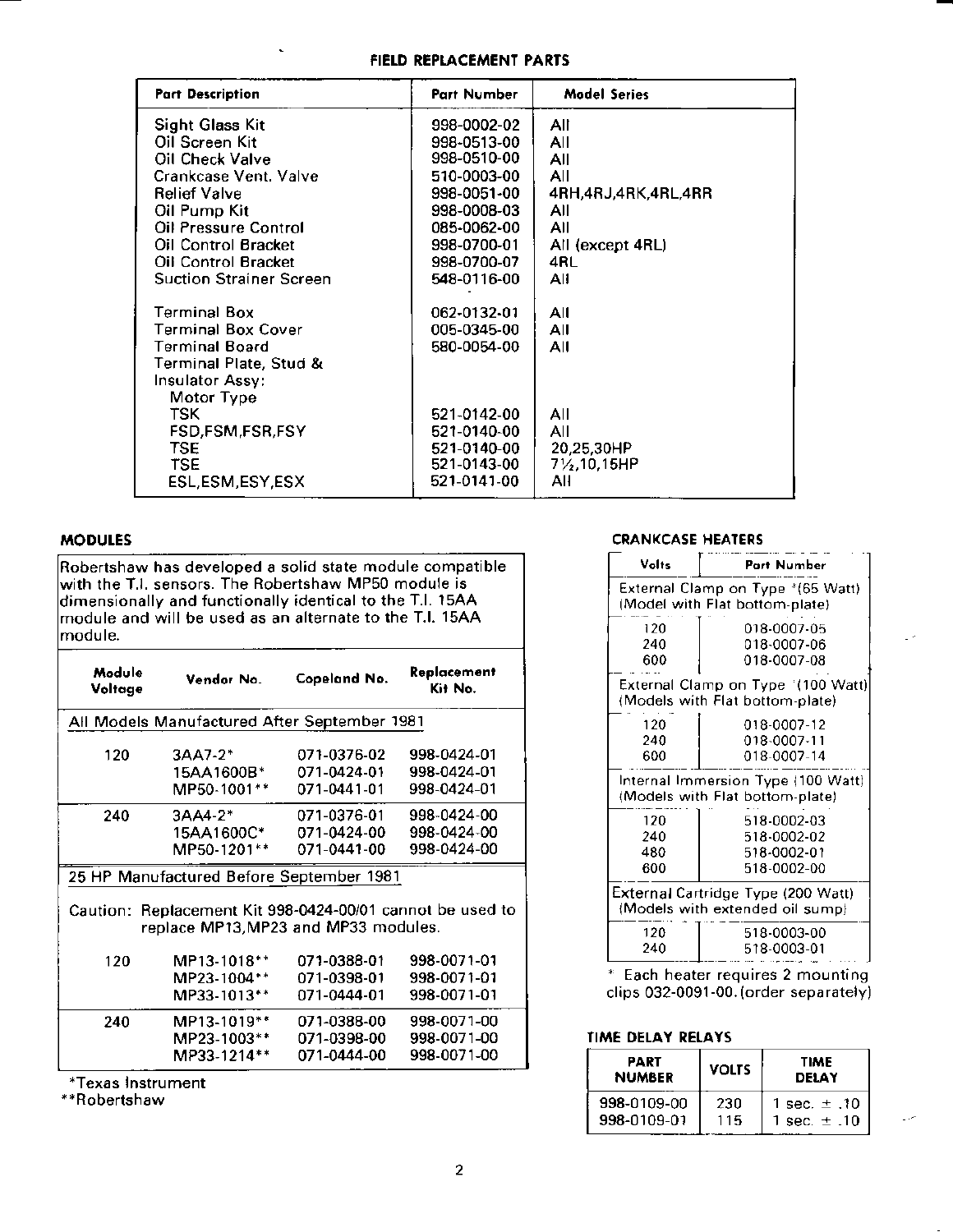## **CAPACITY CONTROL**

| Converts To | Standard Model   Capacity Control<br>Model |
|-------------|--------------------------------------------|
| 4RA         | 4RE                                        |
| 4RH         | 4RK                                        |
| 4R.I        | 4RR                                        |

| Capacity                                        | Coil<br>Voltage         | Models<br>4RE                                            | Models<br>4RK                                            |
|-------------------------------------------------|-------------------------|----------------------------------------------------------|----------------------------------------------------------|
| Control Kit <sup>*</sup><br>With<br>Valve Plate | 24<br>120<br>240<br>440 | 998-0119-00<br>998-0119-01<br>998-0119-02<br>998-0119-03 | 998-0119-04<br>998-0119-05<br>998-0119-06<br>998-0119-07 |
| Capacity                                        |                         | 4RE.4RK                                                  | 4RR                                                      |
| Control Kit <sup>+</sup><br>Less<br>Valve Plate | 24<br>120<br>240<br>440 | 998-0119-08<br>998-0119-09<br>998-0119-10<br>998-0119-11 | 998-0119-16<br>998-0119-17<br>998-0119-18<br>998-0119-19 |

#### **VERTICAL COOLING FAN ASSEMBLIES**

| 998-0550-00 | Fan Motor, Blade & Guard 230 V. |
|-------------|---------------------------------|
| 998-0550-01 | Fan Motor, Blade & Guard 460 V. |
| 998-0550-02 | Fan Motor, Blade & Guard 115 V. |
| 998-0574-03 | <b>Fan Mounting Kit</b>         |

## **OIL COOLER**

|  |  |  | Model 4RL uses oil cooler 998-1124-00 |
|--|--|--|---------------------------------------|
|--|--|--|---------------------------------------|

Note: Model "4RL" must be operated with an oil-cooler and vertical cooling fan assembly.

Includes cylinder head, valve, coil and gaskets.

## CAPACITY CONTROL REPLACEMENT PARTS

| Coil            | 24 Volt                    | 120 Volt     | <b>240 Volt</b> | <b>440 Volt</b>                                                                                    |
|-----------------|----------------------------|--------------|-----------------|----------------------------------------------------------------------------------------------------|
| Alco<br>Sporlan |                            |              |                 | 023-0039-00 023-0039-01 023-0039-02 023-0039-03<br>023-0041-00 023-0041-01 023-0041-02 023-0041-03 |
|                 | Valve & Coil Assy.         |              |                 |                                                                                                    |
| Alco<br>Sporlan |                            |              |                 | 510-0212-01 510-0212-02 510-0212-03 510-0212-04<br>510-0243-01 510-0243-02 510-0243-03 510-0243-04 |
|                 | Valve Only                 | Piston Assy. |                 | Spring                                                                                             |
| Alco<br>Sporlan | 510-0212-00<br>510-0243-00 | 504-0130-00  |                 | 006-0200-00                                                                                        |

#### **MOUNTING PARTS**

| <b>HP</b>                    | <b>Part Number</b> |
|------------------------------|--------------------|
| <b>Flat Bottom Plate</b>     |                    |
| 71/ <sub>2</sub> ,10,15,20HP | 527-0037-00        |
| (except 4RJ-20HP)            |                    |
| 25HP; 4RJ-20HP,              | 527-0042-00        |
| 30HP-4RJ1.4RR1               |                    |
| <b>Extended Oil Sump</b>     |                    |
| 30HP-4RJ2,4RR2               | 527-0079-00        |
| 4R*5                         | 527-0081-00        |

\*Indicates various models

(See page 4 for service valve mounting bolts.)

#### SUGGESTED SERVICE VALVES

| <b>HP</b>              | <b>Suction</b>             | Size:                             | Gasket                     | Discharge                    | <b>Size</b>               | Gasket                     |
|------------------------|----------------------------|-----------------------------------|----------------------------|------------------------------|---------------------------|----------------------------|
| $7\frac{1}{2}$ & 10HP  |                            |                                   |                            |                              |                           |                            |
| 4RA3,4RA5,4RE2         | 510-0062-00                | $1\%$ " Swt.                      | 020-0006-33                | 510-0063-00                  | $1\frac{1}{6}$ " Swt.     | 020-0012-09                |
| 10HP                   |                            |                                   |                            |                              |                           |                            |
| 4RA4                   | 510-0194-00                | $2\frac{1}{2}$ Swt.               | 020-0006-34                | 510-0063-00                  | $1\frac{1}{2}$ Swt.       | 020-0012-09                |
| <u>15HP</u>            |                            |                                   |                            |                              |                           |                            |
| 4RH1,4RK2              | 510-0062-00                | 1%" Swt.                          | 020-0006-33                | 510-0063-00                  | $1\frac{1}{2}$ " Swt.     | 020-0012-09                |
| 4RH2,4RL2<br>4RH5,4RL1 | 510-0194-00<br>510-0062-00 | $2\frac{1}{2}$ " Swt.<br>1%" Swt. | 020-0006-34<br>020-0006-33 | 510-0023-01*<br>510-0023-01* | $1\%$ " Swt.<br>11%" Swt. | 020-0028-03<br>020-0028-03 |
| 20HP                   |                            |                                   |                            |                              |                           |                            |
|                        |                            |                                   |                            |                              |                           |                            |
| 4RA3,4RE2,4RE5         | 510-0062-00                | 1%" Swt.                          | 020-0006-33                | 510-0063-00                  | $1\frac{1}{8}$ " Swt.     | 020-0012-09                |
| 4RA4,4RE4,4RJ1         | 510-0194-00                | $2\frac{1}{8}$ " Swt.             | 020-0006-34                | 510-0063-00                  | $1\frac{1}{8}$ " Swt.     | 020-0012-09                |
| 25HP                   |                            |                                   |                            |                              |                           |                            |
| 4RH1,4RK2              | 510-0194-00                | $2\frac{1}{8}$ " Swt.             | 020-0006-34                | 510-0063-00                  | $1\frac{1}{8}$ " Swt.     | 020-0012-09                |
| 30HP                   |                            |                                   |                            |                              |                           |                            |
| 4RJ,4RR                | 510-0194-00                | 21/ <sub>8</sub> " Swt.           | 020-0006-34                | 510-0063-01                  | 1%" Swt.                  | 020-0012-09                |

\*Use rotalock adapter 036-0062-00 and gasket 020-0421-01.